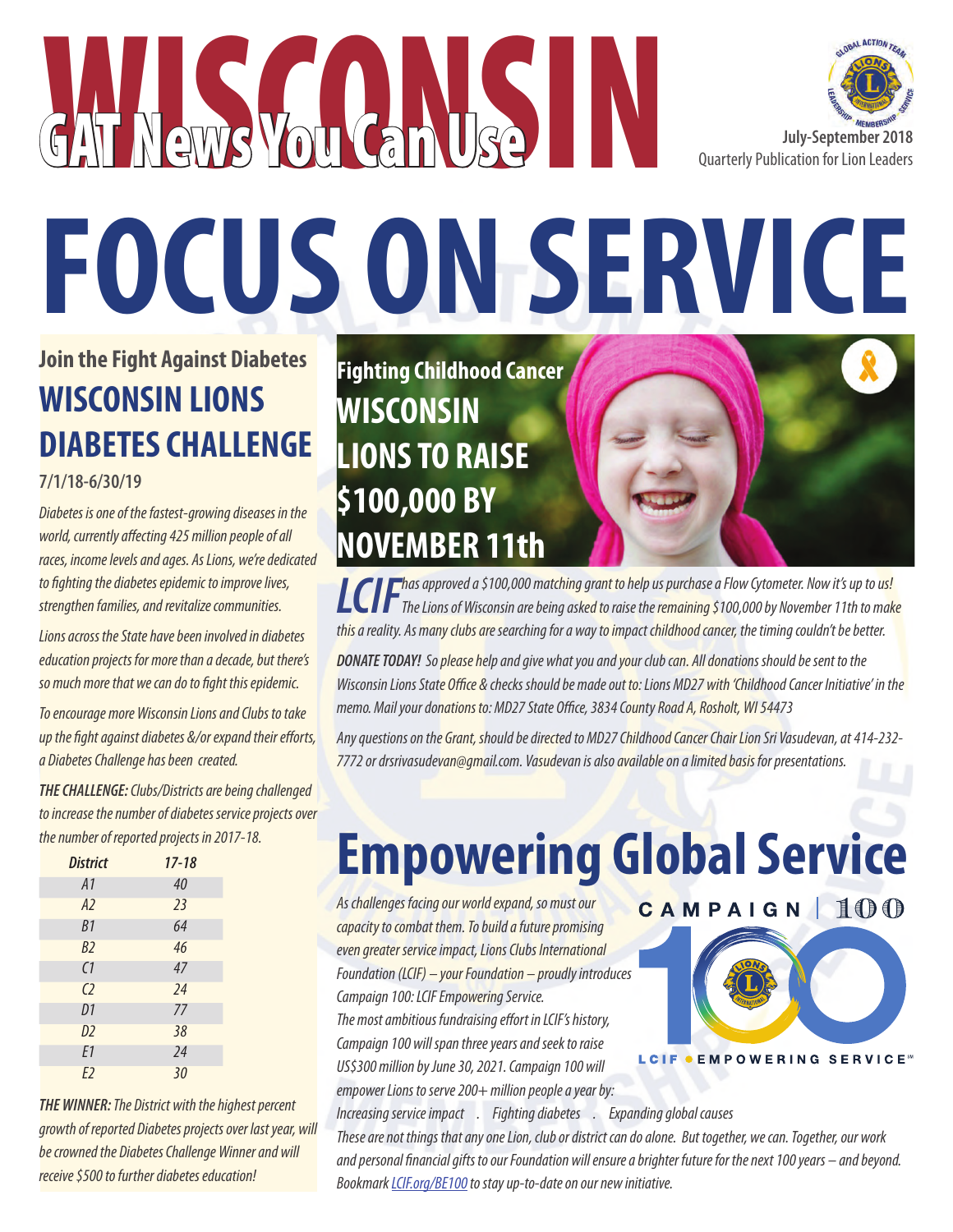

# **Leadership Training Opportunities**

#### **USA/CANADA LIONS LEADERSHIP FORUM -**

*80+ different sessions on a wide-variety of topics; professional & motivational speakers & the chance to meet Lions from the U.S. and Canada.* THU, 9/20- SAT, 22 Columbus, OH **Qualifications**: Lion Member **Cost:** \$320 + travel & accommodations **Register:** http://www.lionsforum.org/-

#### **GAT INFO/TRAINING SESSION -** *A day of learning*

*& info sharing for District Exec Teams. Guiding Lion Certification will be held from 2-4 pm.* SAT, 9/29  $9$  am  $-$  4 pm Best Western, Plover, WI **Qualifications:** District Exec Teams (up to 4 attendees/District) **Cost:** Travel **To Participate:** Contact your DG. **Application Deadline:** DG must submit attendee names/office to CC Jodi Burmester by 9/15

#### **EMERGING LIONS LEADERSHIP INSTITUTE -**

*Builds Lions leadership skills to lead at the club level.*  SAT, 11/3 - MON, 11/5

#### Chicago, IL

#### **Qualifications:**

- Lion in good standing
- Completed a successful committee assignment
- Have not yet served as President
- Be willing to commit to all days of the Institute, including group mealtimes. Personal time is

extremely limited. Attendance at all classroom sessions and scheduled meals is mandatory. **Cost:** \$125 participation fee + Travel to/from

Institute

**Process:** Application, nomination by Club President, DG & GLT Coordinator

**Application Deadline:** 8/20

**Register:** http://www.lionsclubs.org/resources/EN/ pdfs/elli-chicago.pdf

#### **ADVANCED LIONS LEADERSHIP INSTITUTE -**

Prepares Lions for district leadership positions. SAT, 11/10 - MON, 11/12 Winnipeg, Manitoba, Canada

#### **Qualifications:**

- **Lion in good standing**
- Completed a successful term as club president
- Not yet served as First Vice District Governor
- Graduates expected to pursue leadership responsibilities at the zone, region and district levels.
- Be willing to commit to all days of the Institute, including group mealtimes. Personal time is extremely limited. Attendance at all classroom sessions and scheduled meals is mandatory.

**Cost:** \$125 participation fee + Travel to/from **Institute** 

**Process: Application, nomination by DG & GLT Coordinator** 

#### **Application Deadline:** 8/27

**Register:** http://www.lionsclubs.org/resources/all/ pdfs/alli-winnipeg.pdf





## **LCI PRESIDENT GUDRUN YNGVADOTTIR**

*There's a world of service yet to be reached, even by Lions. During International President Gudrun Yngvadottir's year at the helm of Lions International, we'll reach within our district, clubs and selves to reach levels of humanitarian good the world has never known.*

#### *Harnessing the Power of 1.4 Million Lions -*

*International President Yngvadottir's programs and initiatives will focus around four key elements of Lions International that are important to moving the association forward.*

- *1. Moving membership forward*
- *2. Increasing leadership development*
- *3. Promoting the fellowship of Lions*
- *4. Sharing our stories*

*President Gudrun's theme, including her logo, Charting our Course video, Painting a Better World video, Innovating Service video and Sing with the Lions music video are available at http://members.lionsclubs.org/ EN/lions/presidents-theme.php*

## **MD27 Wisconsin Global Action Team**

#### **GAT COORDINATOR**

CC Jodi Burmester jodi.burmester@gmail.com 608-444-9123

## **GLT COORDINATOR**

PCC Evett Hartvig evetthartvig@gmail.com 715-572-6842

**GMT COORDINATOR** PDG Eric Holthaus ericholthaus@yahoo.com 608-317-4238

**GST COORDINATOR**

TBA

**LCIF COORDINATOR** PDG Dan Eberhardt dshardt@yahoo.com 414-571-7161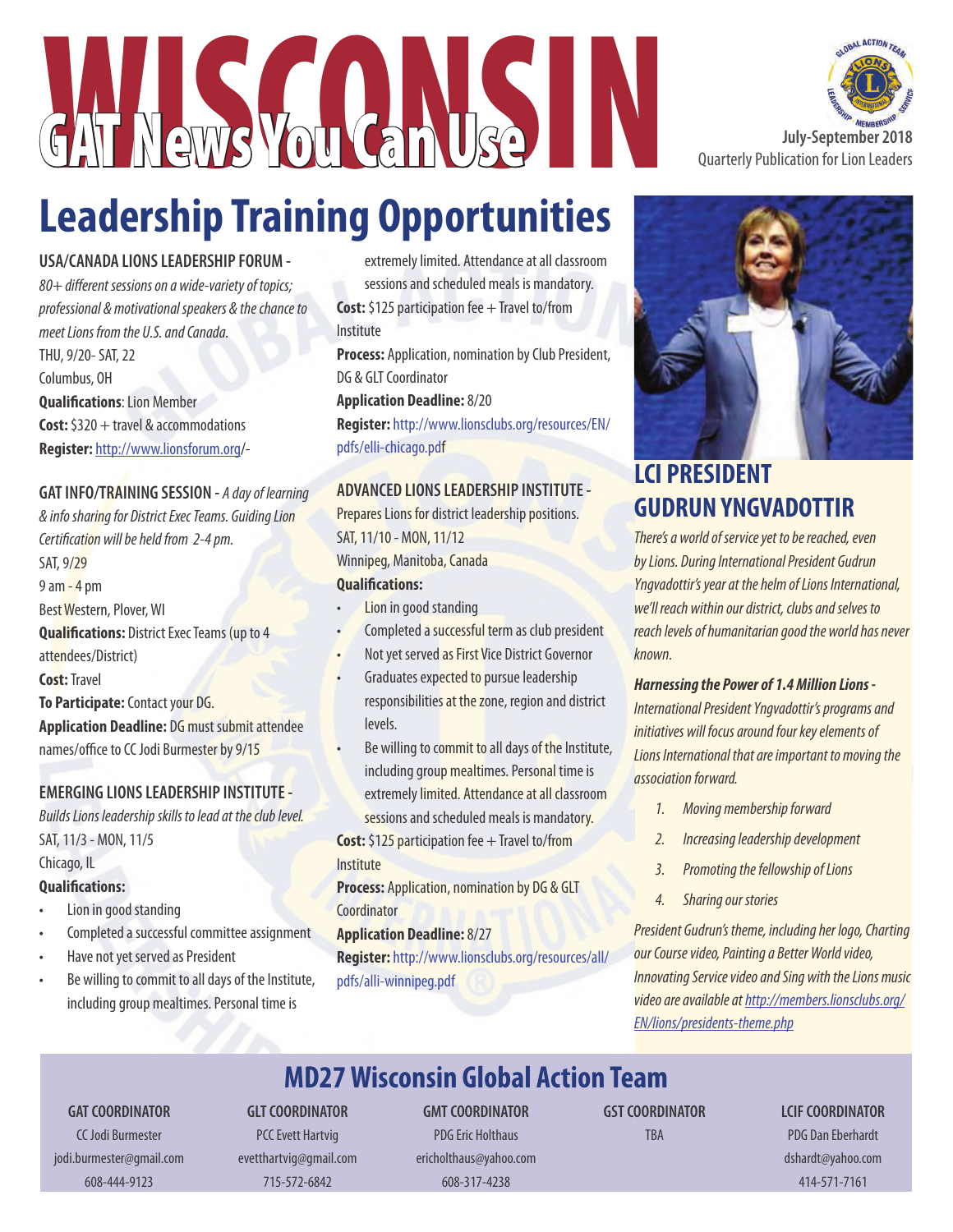## **LEADERSHIP SKILLS FOR LIONS & LIFE**

*2018-19 MD27 Leadership Training Opportunities*

USA/Canada Lions Leadership Forum - Sep. 20-22, 2018 Emerging Lions Leadership Institute - Nov. 3-5, 2018 Advanced Lions Leadership Institute - Nov. 10-12, 2018 Faculty Development Institute - Jan. 19-21, 2019 Wisconsin Lions Leadership Institute - Mar. 22-24, 2019

#### **USA/CANADA LIONS LEADERSHIP FORUM** - http://

www.lionsforum.org/- 80+ different sessions on a widevariety of topics; professional & motivational speakers & the chance to meet Lions from the U.S. and Canada. **Qualifications:** Any Lion member

**Date / Location:** September 20-22, 2018 / Columbus, OH **Cost:** \$275 - \$320 + travel & accommodations

#### **EMERGING LIONS LEADERSHIP INSTITUTE** - http://

www.lionsclubs.org/resources/EN/pdfs/elli-chicago.pdf

- Builds Lions leadership skills to lead at the club level.

#### **Qualifications**

- Lion in good standing
- Completed a successful committee assignment
- Have not yet served as President
- Be willing to commit to all days of the Institute, including group mealtimes. Personal time is extremely limited. Attendance at all classroom sessions and scheduled meals is mandatory.
- **• Date / Location:** November 3-5, 2018 / Chicago, IL
- **• Cost:** \$125 participation fee + Travel to/from Institute

**Process:** Application, nomination by Club President, DG & GLT Coordinator

**Application Deadline:** August 20, 2018

#### **ADVANCED LIONS LEADERSHIP INSTITUTE** - http://

www.lionsclubs.org/resources/all/pdfs/alli-winnipeg.pdf

- Prepares Lions for district leadership positions.

#### **Qualifications**

- Lion in good standing
- Completed a successful term as club president
- Not yet served as First Vice District Governor

Officer Training - Apr. - May 2019 Conventions (District, State & International) - Various Lions Learning Center Online - Ongoing Webinars - Ongoing Lions University - Ongoing

- Graduates expected to pursue leadership responsibilities at the zone, region and district levels.
- Be willing to commit to all days of the Institute, including group mealtimes. Personal time is extremely limited. Attendance at all classroom sessions and scheduled meals is mandatory.
- **• Date / Location:** November 10-12, 2018 / Winnipeg, Manitoba, Canada

**• Cost:** \$125 participation fee + Travel to/from Institute **Process:** Application, nomination by DG & GLT Coordinator

**Application Deadline:** August 27, 2018

**FACULTY DEVELOPMENT INSTITUTE** - http://members. lionsclubs.org/EN/resources/leadership-resource-center/ development-programs/faculty-development-institutes/ index.php - Develops a pool of skilled Lions faculty for use in all training levels.

#### **Qualifications**

- Should have experience as an instructor at Lions trainings
- Must conduct a training event within six months.
- Be willing to commit to all days of the Institute, including group mealtimes. Personal time is extremely limited. Attendance at all classroom sessions and scheduled meals is mandatory.
- **• Date / Location:** January 19-21, 2019 / Reno, NV

**• Cost:** \$150 participation fee + Travel to/from Institute **Process:** Application, nomination by DG & GLT Coordinator

**Application Deadline:** November 12, 2017